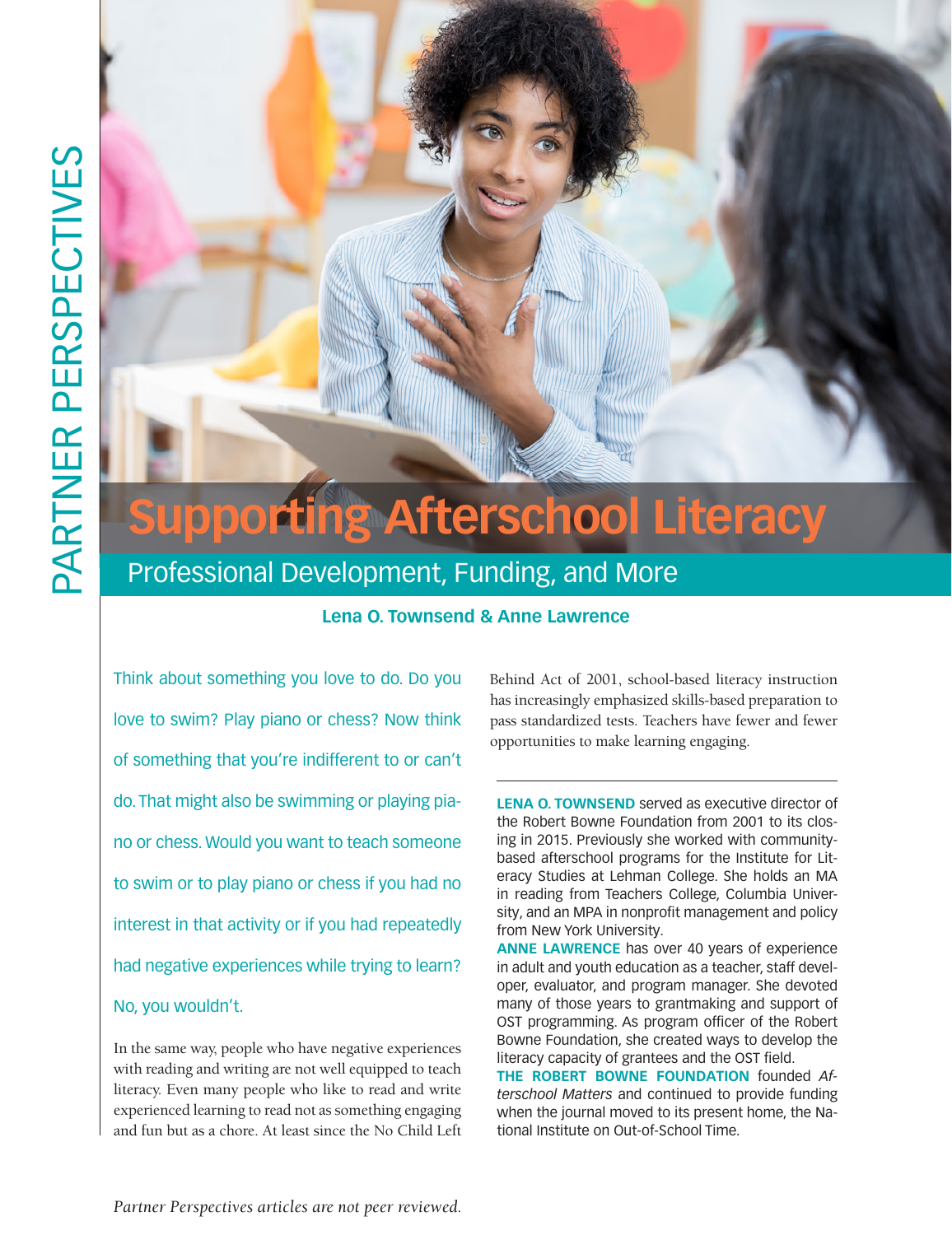Out-of-school-time (OST) programs, especially those that depend on government funding, are also expected to improve participants' academic abilities. However, OST staff members aren't trained to be—or paid as—educators. It is inappropriate to expect them to improve participants' academic test scores. Young people need other kinds of complementary and engaging experiences, besides academic preparation, to grow into healthy, well-rounded adults.

Quality OST programs engage young people in sports, the arts, media production, cooking, gardening, community service, and a host of other activities. Rather than imposing more school after school, OST programs can integrate literacy into their program activities—just as literacy is integrated into every aspect of everyday life. Program activities give participants opportunities to put literacy, math, and science skills to use in authentic contexts. As Robert Halpern said, "afterschool programs' philosophy, purpose, and ap-

proach to nurturing literacy has to be different—in some ways fundamentally different—from that found in most … schools" (Halpern, 2003, p. 2).

In order to guide young people through engaging activities as they integrate literacy into their programming, youth practitioners must themselves have experienced engaging reading and writing activities in authentic contexts. But for most, their educational experiences have been of the lockstep, skills-based kind. If OST staff haven't experienced reading and writing as engaging and pleasurable, they are no bet-

ter equipped to engage young people in reading and writing than a person who dislikes swimming or chess can teach those skills.

Those youth practitioners, then, need professional development—sustained, engaging, group-based support that enables them to experience literacy as fun or at least as useful toward personally meaningful goals. Furthermore, if OST programs are to provide that professional development, then their funders need to support the work. Drawing on our experiences as educators, professional developers, and OST funders, we offer our suggestions about what constitutes effective literacy professional development and how programs and funders can support staff to integrate literacy into OST programming.

## **Elements of Effective Literacy Professional Development**

Good professional development enhances the ability of program staff to create engaging literacy experiences for their young charges. Just as importantly, it enhances their own literacy abilities and their enthusiasm for reading and writing. It therefore must give them firsthand experience with engaging in literacy.

Swimming teachers who can swim smooth laps, piano teachers who can play favorite études, and chess teachers who can decide on a series of moves that will win a game deeply understand the experience they want their students to have and are enthusiastic about it. OST staff who want to facilitate authentic, engaging literacy experiences need to have similar enthusiasm. Maybe they loved having bedtime stories read to them

If OST staff haven't experienced reading and writing as engaging and pleasurable, they are no better equipped to engage young people in reading and writing than a person who dislikes swimming or chess can teach those skills.

as children. Maybe they easily get engaged in a good book. Maybe they use their literacy skills to follow recipes, or they keep a garden log to track what made some tomatoes or lettuce plants grow better than others. If they have experiences like these, their professional development can build on their engagement. If not, they first must experience literacy as engaging in order to be able to engage young people.

The Robert Bowne Foundation (RBF) funded literacy development in New York City OST programs from the mid-1980s to 2015. Before either of us joined

the foundation as staff, we were part of an RBF-sponsored professional development group that collaborated with youth workers to develop workshops and, ultimately, longer-term professional development for OST programs. (Hill et al., 1995). The principles we outline below come from the work of that group and were refined through years of RBF practice (Youth Today, n.d.).

#### *Start Where Staff Are*

To help OST staff develop their ability to lead literacy activities, professional developers must help them reflect on their own experiences with literacy, become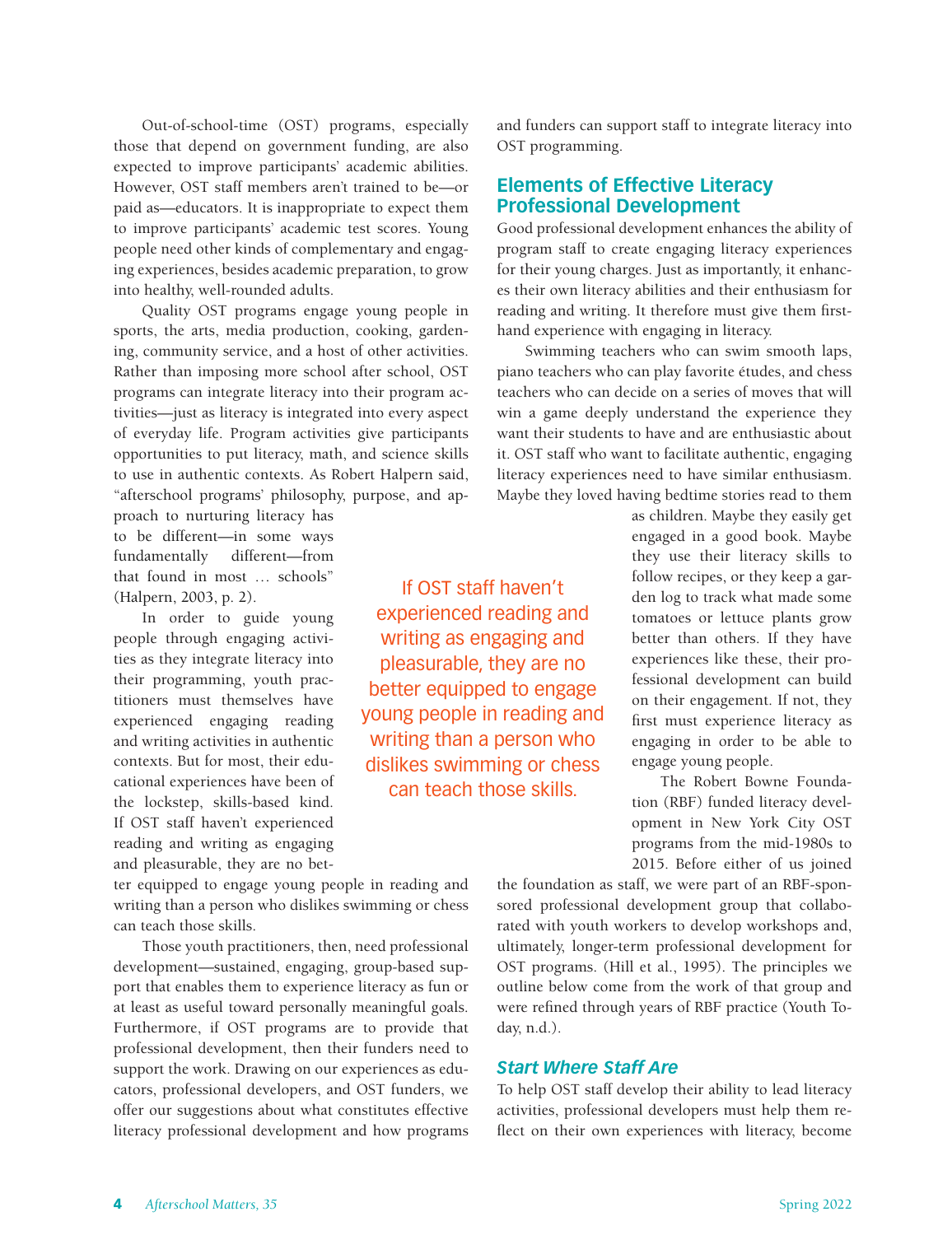# **Related articles**

For more than a decade, afterschool programs have been under pressure to improve academic outcomes without adequate funding. Quality is getting the squeeze. Anne and other OST professionals examined this problem in "The Accordion Effect" (Fusco et al., 2013) and made recommendations toward better support for afterschool quality.

Engagement is key to literacy development—and to every other OST program outcome. Lena's article "Transformative Work in Programs for Children and Youth" (Townsend, 2003) outlines characteristics of engaging work and suggests strategies OST programs can use to foster engagement.

conscious of the strategies they use to read or produce text, and develop awareness of their learning style.

During introductory literacy workshops, we have had participants reflect on their reading and writing history, using a prompt like this one:

Close your eyes and sift through your memories of learning to read and write. What comes to mind? Pick one memory. Where were you? Who were you with? What were you reading or writing? How did you feel? Write down some notes and share them with the person next to you.

In pairs, the workshop participants then discuss the characteristics of their positive and negative literacy experiences. This activity helps OST staff become conscious of how their experiences with reading and writing have contributed to who they are as learners.

Next, we would help OST staff become aware of their own literacy strategies so they can better understand how to enhance the literacy strategies of program participants. Even staff members who love to read and write aren't usually aware of the strategies they use. We know this firsthand: We are both voracious readers, but it took a long-term professional development experience to make us aware of our own reading and writing processes. Then we could use that awareness to understand learners' strategies and build on those strategies to help learners grow as readers and writers.

An activity that helps OST staff become aware of reading strategies is to present them with a simple illustrated text written in an imaginary alphabet, with just a few words translated into English. Because they can't read this alphabet, participants must use strategies such as sight word vocabulary (the translated words), context (from the illustration), and language conventions (such as ? for a question) to read the story. They experience what emerging readers go through when they read. In the process, they become aware that they have many strategies, in addition to phonics, to make meaning of a text.

The final step in beginning where professional development participants are is to address their learning styles—the ways in which they approach new information. We have often used Marcia Conner's (2018) learning styles inventory, which helps participants discern whether they are primarily visual, auditory, or tactile/kinesthetic learners. OST staff who know about learning styles can better help young people become more aware of how they learn and plan activities that take into account the fact that different people learn differently.

#### *Teach by Modeling*

The best learning practices are "experiential, participatory, and inquiry-based" (Youth Today, n. d.). OST staff can learn effective literacy development practices by engaging in those practices themselves as they investigate their own questions about practice. For example, we have used these common reading and writing instructional strategies in professional development for OST staff:

- **Journals.** Staff participants can use journals to keep notes, try out different reading and writing activities, record ideas for further exploration, identify problems, reflect on their learning process, and document how they are using what they are learning in their program.
- **Writing groups.** Participants can write during workshop time or share previously produced work with their writing group. They can talk about the finished product and about the process of writing. They may finally publish their writing for the whole group as a booklet or blog.
- **Book clubs.** When participants read the same book and talk about it in a small group, they are both exploring literacy together and thinking together about what the book says about helping young people develop literacy skills.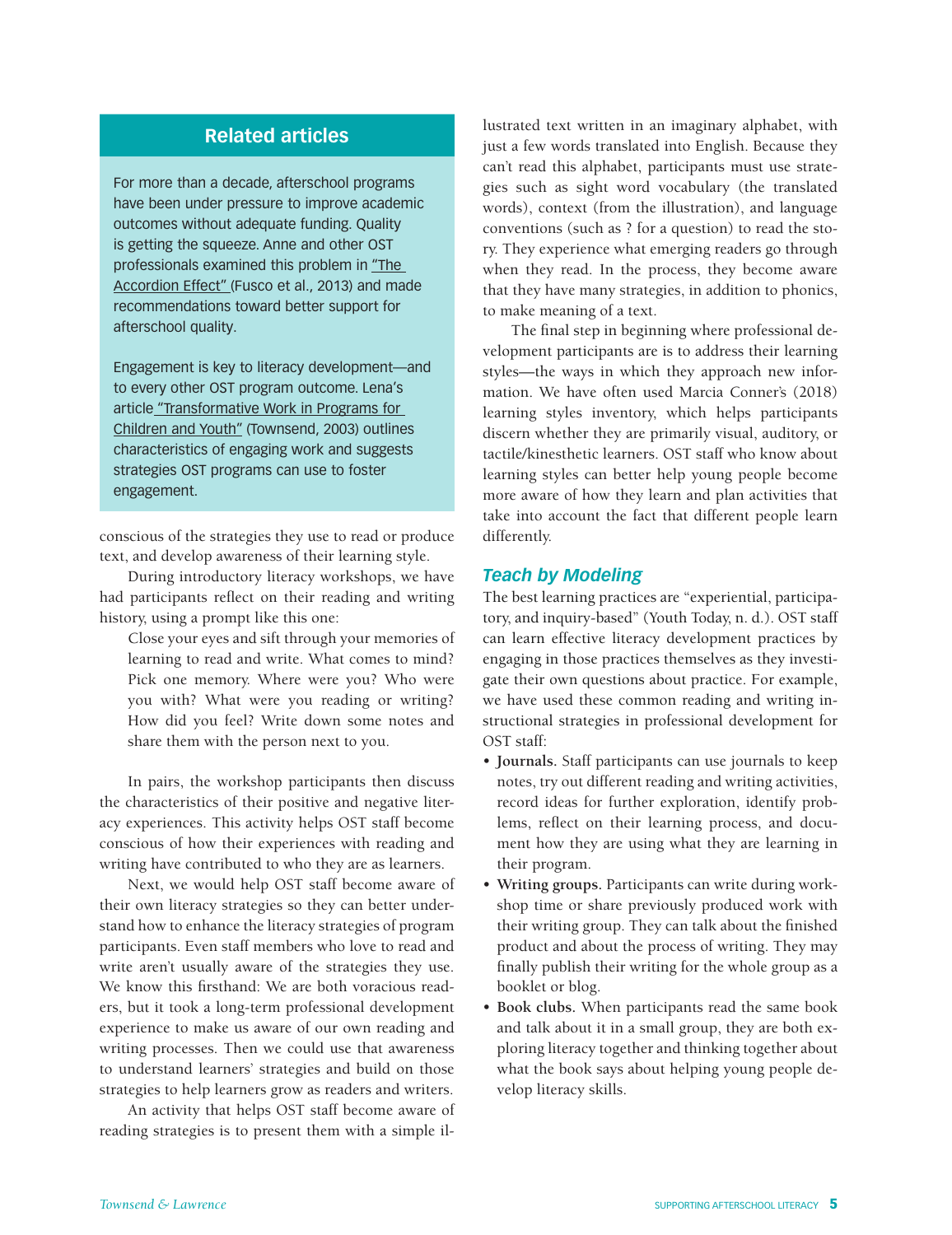#### *Build a Learning Community*

The most successful professional development takes place over time with a consistent group of people. Participants learn, go back to their programs to try out new activities, and then come back to reflect with their colleagues on how it went. All participants have "both something to teach and something to learn" (Youth Today, n.d.). With our professional development colleagues, we pulled out three principles for effective learning communities (Youth Today, n.d.). Facilitators should:

• **Engage OST staff** in "discussion, experimentation, reflection, and sharing among colleagues" (Youth Today, n. d.). For example, coaching circles (Brassard, 2018; McNamara, 2002) use peer learning strategies to help people take concrete actions to support their goals in their programs. A participant brings up a challenge with which they are struggling. Rather than posing solutions, group members ask insightful questions to help the person who brought the chal-

lenge discover solutions. The person tries out one or more solutions in their program and reports back at the next session.

- **Assess and modify the professional development to meet participant needs.** Facilitators should regularly get feedback from the learning community and, as necessary, change their approach or selection of activities.
- **Build participants' leadership skills** by "helping them recognize what they know, providing peer networking opportunities, and encouraging them to share their learning with their program colleagues" (Youth Today, n.d.).

Good professional development enhances the quality of support OST staff provide to their young charges and, as importantly, improves their own literacy abilities and engagement with reading and writing.

## **Program-Specific Technical Assistance**

Professional development and technical assistance (TA) are complementary processes. Professional development increases the ability of individuals to create and build on engaging literacy experiences for themselves and for program participants. TA takes place at the organizational level to enable programs

to give staff the support they need to create quality programming.

TA is designed to meet the needs of the individual organization. As a funder of OST programs in New York City, the RBF partnered with grantees to help them build their literacy development capacity (Hirota & Schwabacher, 2012). Part of that work was experiential, learner-centered TA focused on programmatic and management topics. We identified critical questions about practice, worked with OST staff to study what works and what doesn't, and shared lessons learned among practitioners (Lawrence, 2014).

Most often, grantees asked for help to enhance their literacy offerings. Anne worked with each organization's staff to identify the literacy activities that were already happening and investigate where more literacy development could fit in—whether the organization had a specific focus, such as community service, dance, or video production, or offered many kinds of programming. Where possible, she established long-

> term learning communities to support staff in integrating literacy with their program activities.

> Often, in the process of providing this programmatic TA, we learned that the organization needed organizational TA. An organization can provide quality programming over the long haul only if it is managerially and organizationally strong. Again tai-

loring the TA to the organization, we provided support with such management needs as strategic planning, board development, and financial systems and planning.

### **How Funders Can Support Programs**

OST staff are the experts when it comes to their participants, communities, and areas of specialty. As foundation staff, we created partnerships with OST programs to help them build capacity in literacy development. We may have had expertise in literacy, but program staff knew the needs of their participants and organizations better than we ever could. We trusted their expertise and collaborated with them to fulfill their mission and our own. That is our first and most important piece of advice for funders: Trust your grantees.

Our other advice comes from our experience as staff first of grantee organizations and then of a funder of OST literacy programming.

That is our first and most important piece of advice for funders: Trust your grantees.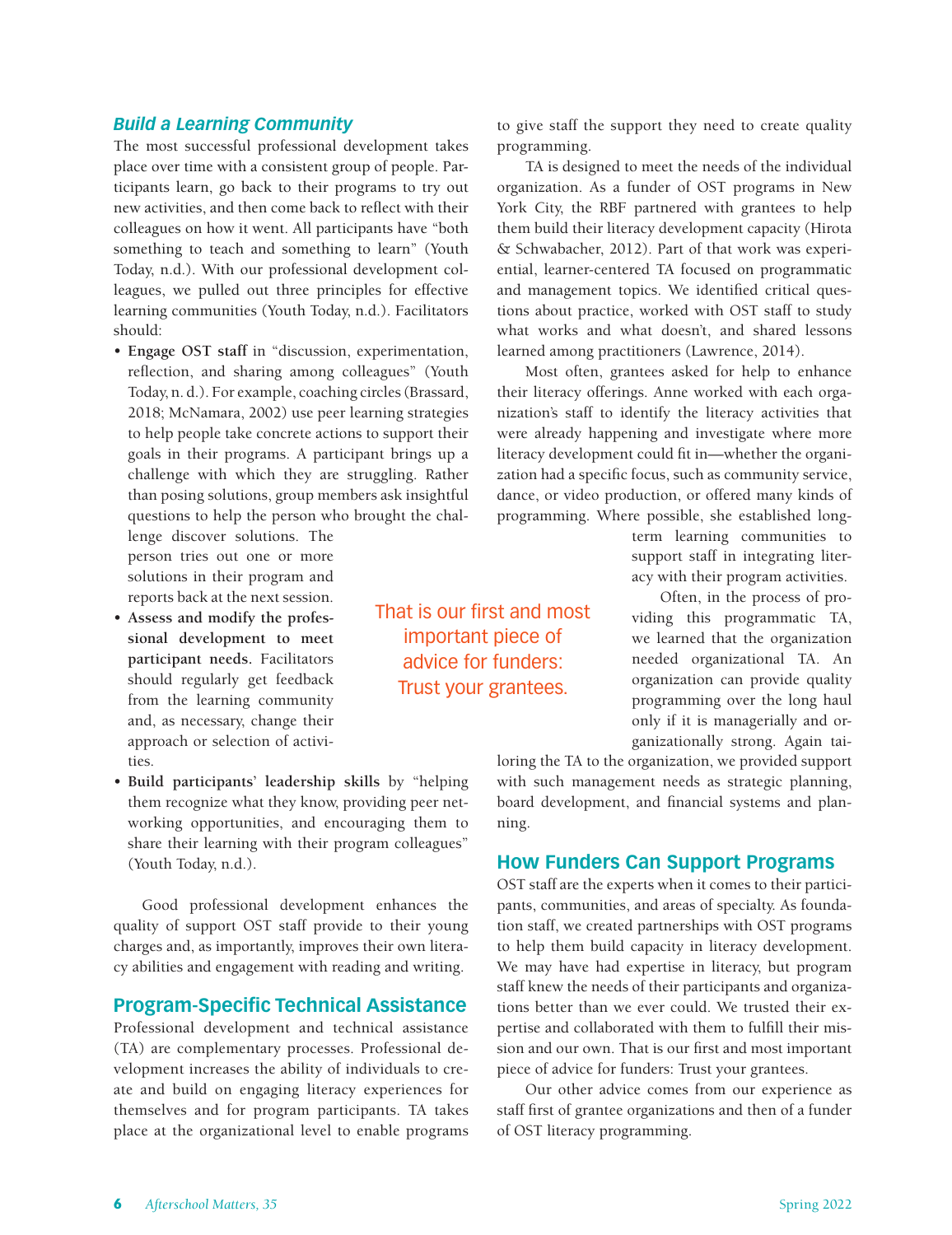### *Provide Comprehensive Long-Term Support*

Foundations typically follow one of two predominant funding strategies. The first is short-term support, in which a foundation:

- Funds a specific activity or kind of programming for one to three years
- Provides limited funding for the specific activity and little to no overhead or general operating support
- Expects grantees to identify sources of funding to replace this short-term support
- Requires program evaluation and expects results that require ongoing professional development without paying for either

The second, longer-term strategy is less common but more successful. A foundation using this strategy provides funding that:

- Lasts as long as it takes for the program to meet its goals, often 10 or even 20 years
- Covers the actual cost of the program, including the general operating support that any specific programming requires
- Spares grantees the burden of juggling multiple funders and their requirements
- Covers any required evaluation or professional development

Revenue for social programs comes from a limited number of places: government grants, donations, fees, and foundation or corporate grants. Government grants rarely cover the full costs of programming, much less the associated overhead. In addition, government payments are often delayed, which raises cash flow issues for organizations that are usually strapped for cash. Meanwhile, donations and fees for services are limited options for most OST organizations; it takes money to make money in those ways.

So foundation grants are a big part of many OST organizations' financial pies. When foundations commit to only one to three years of funding, the organizations have to engage in continual fundraising and are always in danger of having less funding than they need to run quality programs. Organizations can provide quality services only when they have sufficient support guaranteed over a substantial period of time. That support needs to include overhead costs. OST organizations can develop young people's literacy skills only if they can keep the lights on and pay the rent.

#### *Ask Grantees for Their Budgets*

Lena once had a project with 13 funders. Each funder required a budget describing how its grant would be spent. One funder provided its own budget for the project. Lena had to figure out how to fit project costs for example, salaries, local travel, and supplies—into one cohesive budget that reflected the amounts each funder had approved. She often found that she had more money than she needed for one category—say, local travel—but not enough for another category say, materials. One funder threatened to take back \$300 that wasn't spent on the allotted category in the allotted time, even though the funding was needed in a different category.

A more sensible approach is to ask the grantee to provide its own detailed budget as part of the project proposal. If the budget seems unreasonable, ask the grantee why it is making the requests. Encourage grantees to budget realistically, including a reasonable amount for overhead. Learn what it really takes, in terms of money, time, and staff, to accomplish program goals.

Another sensible strategy is to have a budget modification process that is clear to grantees and not onerous. After all, it is not unusual for needs to change over the course of a multi-year project.

# *Support Evaluation and Professional Development*

Funders often require evaluation and professional development but don't pay for the time and staff those activities take. Many OST staff members are paid by the hour, so the organization would have to come up with money for the extra hours. For that matter, salaried staff have to give up some other activity in order to participate in evaluation or professional development. In short, funders should not require what they are not willing to support.

In addition to funding, foundations can themselves provide professional development and TA to grantees. At the RBF, we provided long-term professional development and both programmatic and management TA. When the need was literacy development, we selected professional development providers to support programs. For some other needs, such as management capabilities, we funded third parties to provide focused TA. Just as children take years to acquire 21st century literacy skills, so OST organizations take years to build their capacity to provide high-quality literacy programming. To build that capacity, they need to provide their staff with sustained, interactive professional